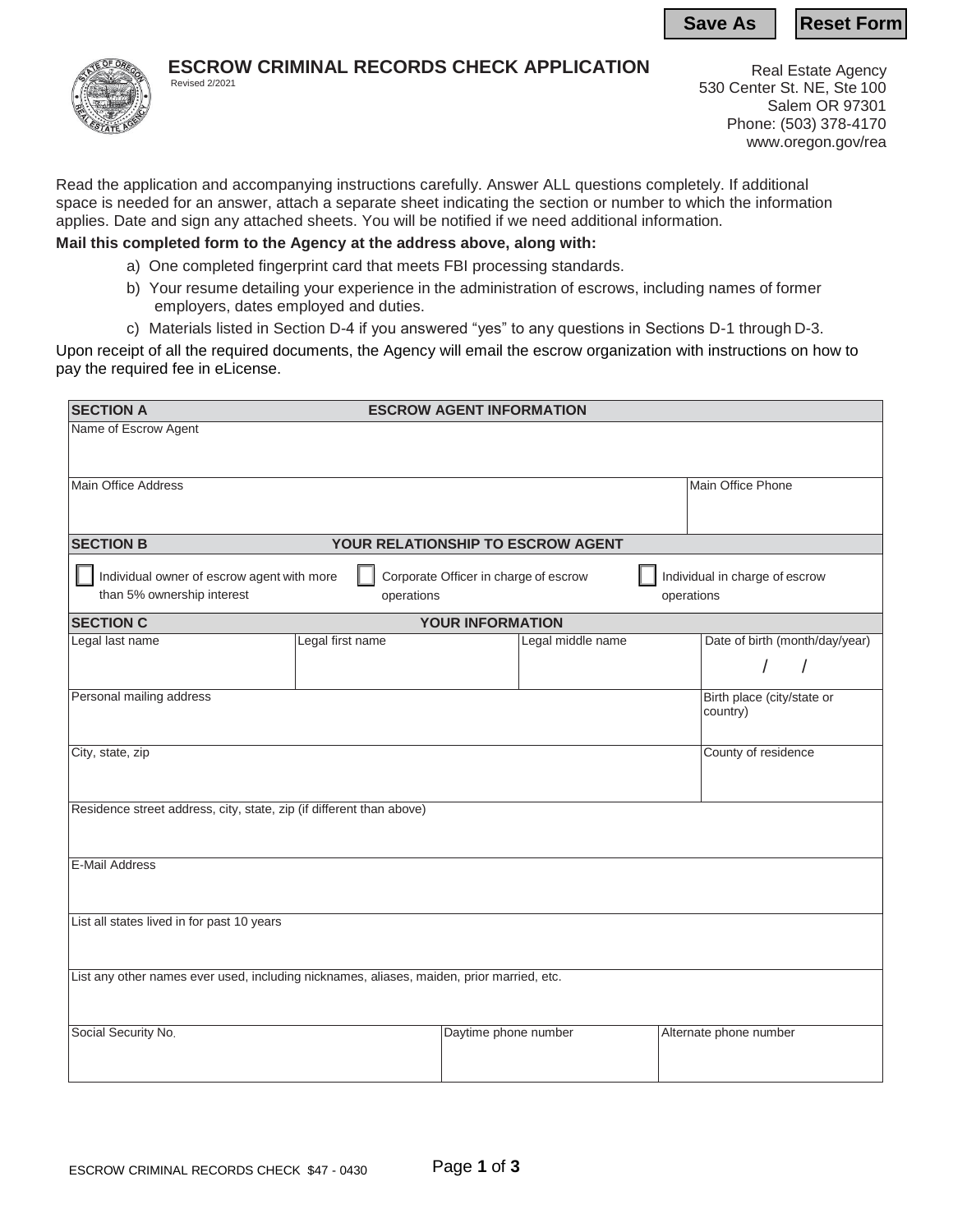# **ESCROW CRIMINAL RECORDS CHECK APPLICATION, continued**

|              | <b>SECTION D</b>                                                                                                                                                                                                                                          | <b>BACKGROUND QUESTIONS</b>                                                                                                                                                                                                                                                                      |             |  |  |  |
|--------------|-----------------------------------------------------------------------------------------------------------------------------------------------------------------------------------------------------------------------------------------------------------|--------------------------------------------------------------------------------------------------------------------------------------------------------------------------------------------------------------------------------------------------------------------------------------------------|-------------|--|--|--|
| 1            |                                                                                                                                                                                                                                                           | <b>Criminal Disclosure</b>                                                                                                                                                                                                                                                                       | Yes No      |  |  |  |
|              |                                                                                                                                                                                                                                                           | a) Have you ever been convicted* of any felony or misdemeanor criminal offense? **                                                                                                                                                                                                               |             |  |  |  |
|              |                                                                                                                                                                                                                                                           | b) Are you currently under investigation, indictment, awaiting trial, verdict or sentencing in any<br>criminal proceeding? **                                                                                                                                                                    |             |  |  |  |
|              | C)                                                                                                                                                                                                                                                        | Do you have any criminal arrest or citation, which has yet to be adjudicated? **<br>d) Are you a fugitive from justice?                                                                                                                                                                          | П           |  |  |  |
|              | e) Are you presently on parole or probation or paying any restitution or fine?                                                                                                                                                                            |                                                                                                                                                                                                                                                                                                  |             |  |  |  |
|              | * "Convicted" includes a guilty or "no contest" plea, verdict of guilty by a judge or jury, or a forfeiture of<br>bail. All convictions must be disclosed, even if they were later dismissed, a diversion program<br>completed, or occurred when a minor. |                                                                                                                                                                                                                                                                                                  |             |  |  |  |
|              | ** Include major traffic violations such as DUI, reckless driving, or driving while suspended or uninsured.                                                                                                                                               |                                                                                                                                                                                                                                                                                                  |             |  |  |  |
| $\mathbf{2}$ | <b>Regulatory Disclosure</b>                                                                                                                                                                                                                              |                                                                                                                                                                                                                                                                                                  |             |  |  |  |
|              | a)                                                                                                                                                                                                                                                        | Have you ever had a trade, occupation or professional license (other than your driver's license)<br>or registration fined, reprimanded, suspended, involuntarily terminated, revoked or otherwise<br>subject to any type of disciplinary action whether or not you were ultimately sanctioned? * | $\Box$<br>П |  |  |  |
|              | b)                                                                                                                                                                                                                                                        | Have you ever surrendered or allowed to expire a professional license (other than your driver's<br>license) or registration, or were permitted to resign after allegations were made against you, in<br>connection with or while under investigation, or while an action was pending? *          |             |  |  |  |
|              | C)                                                                                                                                                                                                                                                        | Are you currently under investigation, involved in a hearing, trial, administrative proceeding or<br>other action by the authority that issued the professional license or registration? *                                                                                                       | П.          |  |  |  |
|              | d)                                                                                                                                                                                                                                                        | Have you ever received an adverse decision or judgment against you in a criminal, civil, or<br>administrative action related to your business or professional activities? *                                                                                                                      |             |  |  |  |
|              | e)                                                                                                                                                                                                                                                        | Have you ever acted, or attempted to act, in a regulated profession at a time when you were<br>not licensed or legally authorized? *                                                                                                                                                             |             |  |  |  |
|              | f                                                                                                                                                                                                                                                         | Have you ever had an application for a license or registration denied or issued with restrictions<br>or limitations? *                                                                                                                                                                           |             |  |  |  |
|              |                                                                                                                                                                                                                                                           | g) Have you ever been terminated from any employment for theft, fraud, or dishonesty?                                                                                                                                                                                                            |             |  |  |  |
|              | * Include if you were a participant in a partnership, corporation, or other business entity that was the<br>subject of such action.                                                                                                                       |                                                                                                                                                                                                                                                                                                  |             |  |  |  |
|              |                                                                                                                                                                                                                                                           | Civil & Financial Disclosure                                                                                                                                                                                                                                                                     | Yes No      |  |  |  |
|              |                                                                                                                                                                                                                                                           | a) Have you ever received an adverse decision or judgment against you related to a real property<br>matter? *                                                                                                                                                                                    |             |  |  |  |
|              | C)                                                                                                                                                                                                                                                        | b) Do you have any unsatisfied judgments or liens against you? *<br>Are you currently in arrears for child support?                                                                                                                                                                              |             |  |  |  |
| 3            | d)                                                                                                                                                                                                                                                        | Have you filed bankruptcy (personal or professional) in the past ten years? *                                                                                                                                                                                                                    |             |  |  |  |
|              | e)                                                                                                                                                                                                                                                        | Are you currently awaiting trial or a Court verdict in any civil proceeding (not including divorce<br>or child custody)? *                                                                                                                                                                       |             |  |  |  |
|              | * Include if you were a participant in a partnership, corporation, or other business entity that was subject<br>to such action.                                                                                                                           |                                                                                                                                                                                                                                                                                                  |             |  |  |  |
| 4            | If you answered "yes" to any of the questions in this section, you must send the following with this application:                                                                                                                                         |                                                                                                                                                                                                                                                                                                  |             |  |  |  |
|              | a) A detailed, written statement of explanation. Include dates, location, involved agencies and/or courts,<br>nature, circumstances and disposition. Date and sign your written statement.                                                                |                                                                                                                                                                                                                                                                                                  |             |  |  |  |
|              | b) Current, original letters from at least 3 persons (not relatives) attesting to your good character and<br>reputation. Letters must be signed, dated, and include contact information. Form letters are unacceptable.                                   |                                                                                                                                                                                                                                                                                                  |             |  |  |  |
|              | If the incident(s) occurred in the past ten years, copies of official documents that confirm the nature and<br>C)<br>current status or disposition. Documents not required for bankruptcy (still must submit a, b & c above).                             |                                                                                                                                                                                                                                                                                                  |             |  |  |  |
|              | You may attach additional information for consideration during the criminal records check process.                                                                                                                                                        |                                                                                                                                                                                                                                                                                                  |             |  |  |  |
|              |                                                                                                                                                                                                                                                           | YOU'RE NOT DONE YET - PLEASE GO ON TO PAGE 3!                                                                                                                                                                                                                                                    |             |  |  |  |